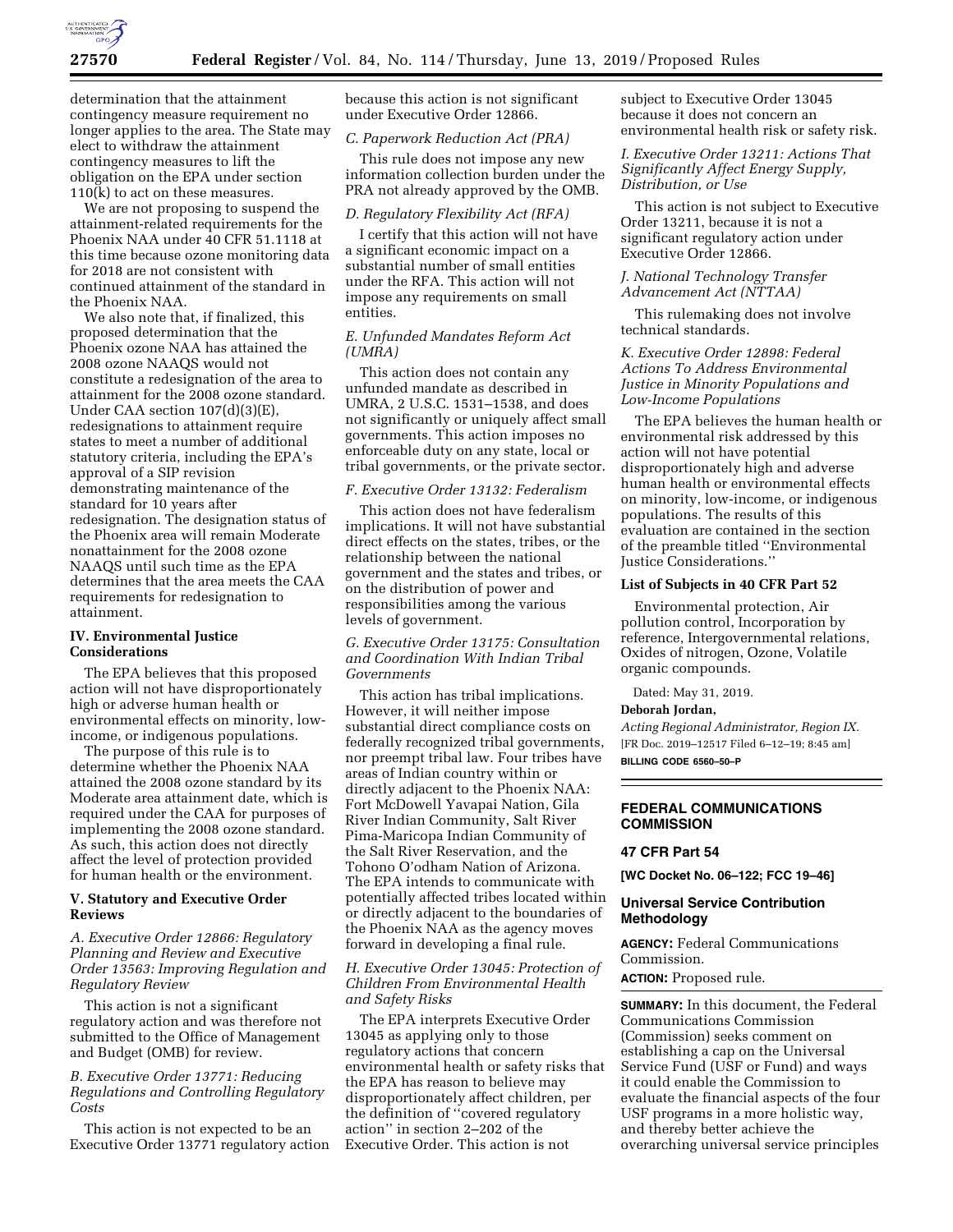Congress directed the Commission to preserve and advance.

**DATES:** Comments are due on or before July 15, 2019 and reply comments are due on or before August 12, 2019.

**ADDRESSES:** Pursuant to §§ 1.415 and 1.419 of the Commission's rules, 47 CFR 1.415, 1.419, interested parties may file comments and reply comments on or before the dates indicated in the **DATES** section of this document. Comments and reply comments may be filed using the Commission's Electronic Comment Filing System (ECFS). See Electronic Filing of Documents in Rulemaking Proceedings, 63 FR 24121 (1998). If you anticipate that you will be submitting comments but find it difficult to do so within the period of time allowed by this document, you should advise the contact listed in the **FOR FURTHER INFORMATION CONTACT** section as soon as possible.

■ *Electronic Filers:* Comments may be filed electronically using the internet by accessing the ECFS: *[http://apps.fcc.gov/](http://apps.fcc.gov/ecfs/)  [ecfs/.](http://apps.fcc.gov/ecfs/)* 

■ *Paper Filers:* Parties who choose to file by paper must file an original and one copy of each filing. If more than one docket or rulemaking number appears in the caption of this proceeding, filers must submit two additional copies for each additional docket or rulemaking number. Filings can be sent by hand or messenger delivery, by commercial overnight courier, or by first-class or overnight U.S. Postal Service mail. All filings must be addressed to the Commission's Secretary, Office of the Secretary, Federal Communications Commission.

 $\blacksquare$  All hand-delivered or messengerdelivered paper filings for the Commission's Secretary must be delivered to FCC Headquarters at 445 12th St. SW, Room TW–A325, Washington, DC 20554. The filing hours are 8:00 a.m. to 7:00 p.m. All hand deliveries must be held together with rubber bands or fasteners. Any envelopes and boxes must be disposed of before entering the building.

 $\blacksquare$  Commercial overnight mail (other than U.S. Postal Service Express Mail and Priority Mail) must be sent to 9050 Junction Drive, Annapolis Junction, MD 20701.

■ U.S. Postal Service first-class, Express, and Priority mail must be addressed to 445 12th Street SW, Washington, DC 20554.

*People with Disabilities:* To request materials in accessible formats for people with disabilities (Braille, large print, electronic files, audio format), send an email to *[fcc504@fcc.gov](mailto:fcc504@fcc.gov)* or call the Consumer & Governmental Affairs

Bureau at 202–418–0530 (voice), 202– 418–0432 (tty).

**FOR FURTHER INFORMATION CONTACT:**  Karen Sprung, Wireline Competition Bureau, (202) 418–7400 or TTY: (202) 418–0484.

**SUPPLEMENTARY INFORMATION:** This is a summary of the Commission's Notice of Proposed Rulemaking (NPRM) in WC Docket No. 06–122; FCC 19–46, adopted on May 15, 2019 and released on May 31, 2019. The full text of this document is available for public inspection during regular business hours in the FCC Reference Center, Room CY–A257, 445 12th Street SW, Washington, DC 20554 or at the following internet address: *[https://www.fcc.gov/ecfs/filing/](https://www.fcc.gov/ecfs/filing/05310169808865) [05310169808865.](https://www.fcc.gov/ecfs/filing/05310169808865)* 

## **I. Introduction**

1. In the NPRM, the Commission seeks comments on establishing a cap on the Universal Service Fund (USF or Fund) and ways it could enable the Commission to evaluate the financial aspects of the four USF programs in a more holistic way, and thereby better achieve the overarching universal service principles Congress directed the Commission to preserve and advance. While each of the constituent USF programs are capped or operating under a targeted budget, the Commission has not examined the programs holistically to determine the most efficient and responsible use of these federal funds. A cap could promote meaningful consideration of spending decisions by the Commission, limit the contribution burden borne by ratepayers, provide regulatory and financial certainty, and promote efficiency, fairness, accountability, and sustainability of the USF programs.

2. The Communications Act of 1934 first established the concept of universal service, and the Telecommunications Act of 1996 formalized and expanded universal service, paving the way for the programs that exist today. The Fund provides financial support to recipients through four major programs: The High-Cost program (also known as the Connect America Fund), the Lifeline program, the schools and libraries program, also known as E-Rate, and the Rural Health Care program. Financial contributions to the Fund are required to be made by providers of telecommunications and telecommunications services, who are assessed charges based on their interstate and international revenues. Consumers ultimately pay these charges, however, either through higher prices or line-item charges on their bills.

3. The Commission initiates this proceeding mindful of its obligation to safeguard the USF funds ultimately paid by ratepayers, and to ensure the funds are spent prudently and in a consistent manner across all programs. Although the creation of a topline budget will not eliminate the Commission's ability to increase funding for a particular program, a cap would require it to expressly consider the consequences and tradeoffs of spending decisions for the overall fund, and more carefully evaluate how to efficiently and responsibly use USF financial resources. The Commission takes this action to preserve and advance universal service, to increase access to telecommunications services for all consumers at just, reasonable, and affordable rates, to meet its obligation to protect against Fund waste, and to ensure that the universal service programs are funded appropriately.

4. Section 254(b) of the Telecommunications Act of 1996 directs the Commission to base policies for the preservation and advancement of universal service on a number of principles. The Commission's statutory obligation requires that the Commission's policies result in equitable and nondiscriminatory contributions to the Fund, as well as specific and predictable support programs. In order to fulfill Congress' directive, the Commission must balance the need for fiscal responsibility and predictability with the benefits that comes from universal service funding. However, as courts and the Commission have recognized, too much subsidization could negatively affect the affordability of telecommunications services for those consumers who ultimately provide the support for universal service. Although the Commission has taken steps over the last decade to set caps or funding targets for each of the four programs individually, for the first time it looks at the Fund and its programs holistically.

5. *High-Cost.* The High-Cost program provides support for the deployment of broadband-capable networks in rural areas. It helps make broadband, both fixed and mobile, available to homes, businesses, and community anchor institutions in areas that do not, or would not otherwise have broadband. The *USF/ICC Transformation Order,* 76 FR 73830, November 29, 2011, comprehensively reformed and modernized the High-Cost program and established, for the first time, a budget mechanism for the various Connect America Fund (CAF) programs. For years 2012–2017, the budget was set at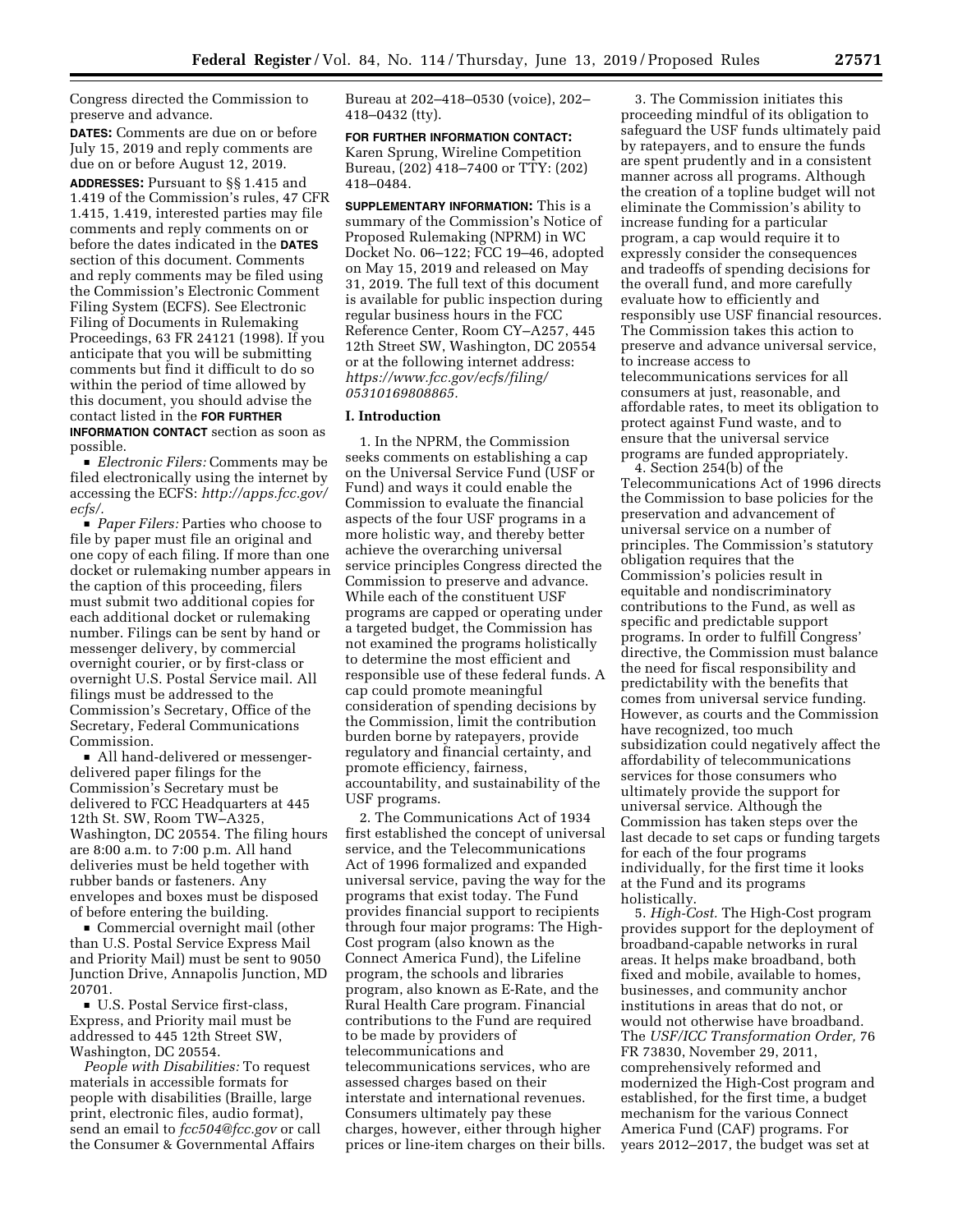no more than \$4.5 billion per year, with an automatic review trigger if the budget was threatened to be exceeded. The Commission did not include an inflationary adjustment in the \$4.5 billion budget adopted in 2011. The Commission in 2011 also directed the Fund Administrator, the Universal Service Administrative Company (USAC), to collect \$1.125 billion per quarter for High-Cost funding, regardless of the projected quarterly demand, to avoid dramatic shifts in the contribution factor while the CAF was implemented. Any excess money collected is kept in reserve for the CAF initiatives. The CAF, which focused on supporting different technologies and recipients with different funding amounts, disbursed \$4.692 billion in 2017, of which approximately \$480 million came from the CAF reserves.

6. *Schools and Libraries.* The schools and libraries universal service support mechanism provides discounts to schools and libraries to ensure affordable access to high-speed broadband and telecommunications necessary for digital learning. Originally capped at its inception at \$2.25 billion in disbursements per funding year, the Commission began indexing the funding cap to inflation in 2010 to ensure that E-Rate program funding keeps pace with the changing broadband and telecommunications needs of schools and libraries. The Commission then increased the cap in funding year 2015 by \$1.5 billion. In funding year 2018, the E-Rate cap was \$4.06 billion and demand for actual support was \$2.77 billion.

7. *Rural Health Care.* The Rural Health Care (RHC) Program provides funding to eligible healthcare providers for telecommunications and broadband services necessary for the provision of health care services. When the Commission established the RHC Program in 1997, it capped funding for the program at \$400 million per funding year. Beginning in 2012, the Commission expanded the RHC program to include the Healthcare Connect Fund Program, after which total RHC program demand began to steadily increase. In June 2018, the Commission raised the RHC program funding cap to \$571 million, beginning in funding year 2017, to address current and future demand for supported services by health care providers. The Commission also adjusted the funding cap annually for inflation using the Gross Domestic Product Chained Price Index (GDP–CPI), beginning in funding year 2018, raising the funding cap to \$581 million. In funding year 2016, RHC demand was approximately \$556

million, and the total amount of qualifying funding requests was approximately \$408 million.

8. *Lifeline.* The Lifeline program provides subsidies for voice and broadband services to qualifying lowincome households. In 2016, the Commission adopted a budget for the program of \$2.25 billion with an annual inflation adjustment. The Lifeline program budget does not automatically curtail disbursements, and in the *2017 Lifeline Order and NPRM,* 83 FR 2075, January 16, 2018 and 83 FR 2104, January 16, 2018, the Commission proposed adopting a self-enforcing budget mechanism for the Lifeline program. At the same time, recent demand has been considerably lower than the authorized budget levels. For example, the Lifeline program disbursed approximately \$1.263 billion in calendar year 2017 and is on track to spend approximately \$1.212 billion in 2018, compared to budgets of \$2.25 billion and \$2.279 billion in the respective years.

#### **II. Discussion**

9. The Commission believes capping the Fund overall will strike the appropriate balance between ensuring adequate funding for the universal service programs while minimizing the financial burden on ratepayers and providing predictability for program participants. Moreover, setting an overall cap will enable the Commission to take a more holistic view when considering future changes to the universal service programs and their impact on overall USF spending. By explicitly linking the expenditures in multiple USF programs through the overall cap, the Commission seeks to promote a robust debate on the relative effectiveness of the programs. The Commission seeks comment on establishing an annual combined USF cap. For example, should the Commission set the overall cap at \$11.42 billion, which is the sum of the authorized budgets for the four universal service programs in 2018? Should the Commission set it at a different amount? The Commission seeks comment on this proposal, as well as other methods for setting the appropriate level of an annual overall USF cap.

10. To ensure the overall cap keeps pace with inflation, the Commission seeks comment on how to adjust the cap over time. The Commission is currently using the GDP–CPI to adjust the E-Rate and RHC program caps, as well as the operating expense limitations for rateof-return carriers, and has previously found it to be more accurate than some

other measures in estimating price changes over time. The Commission seeks comment on whether there are other ways to adjust the overall cap for inflation that would be more appropriate. Should there be an index specific to each USF program and how should such program-specific indices apply to an overall USF cap? Would this process make a significant difference to the caps compared to the use of the GDP–CPI? How often should the caps be adjusted? Commenters should provide data to support their conclusions.

11. The Commission next seeks comment on how to implement the cap. One method is to determine when disbursements are projected to exceed the overall USF cap and, in that event, to reduce projected universal service expenditures to stay within the cap. Another method, given the difference in some programs between the date of commitments and the date funding is disbursed, is to cap the commitments issued by USAC. The Commission seeks feedback on the best way to track and make public universal service demand levels to appropriately anticipate pending USF demand issues. In the event disbursements are projected to exceed the overall cap, the Commission also seeks comment on the appropriate way to reduce expenditures automatically consistent with its universal service goals and consistent with the legal imperative to remain within the cap.

12. *Tracking USF Demand Transparently.* A critical function of an effective cap mechanism is that the Commission can track projected demand and to correct potential overspending before the cap is reached. As part of its administrative duties, USAC projects demand for all four programs each quarter when it calculates the proposed contribution factor. The Commission seeks comment on using this existing mechanism to help USAC and the Commission project future disbursements compared to the overall cap. In particular, the Commission seeks comment on a process whereby USAC will notify the Commission staff if the quarterly demand calculation, either alone or in combination with other data, suggests the cap will be exceeded by future disbursements. USAC may base this prediction on the size of the quarterly demand projection when, for example, the quarterly demand alone exceeds one quarter of the overall cap, or when the quarterly data in combination with other information suggests an increase in future demand above the cap. The Commission seeks comment on this idea. USAC also issues commitments in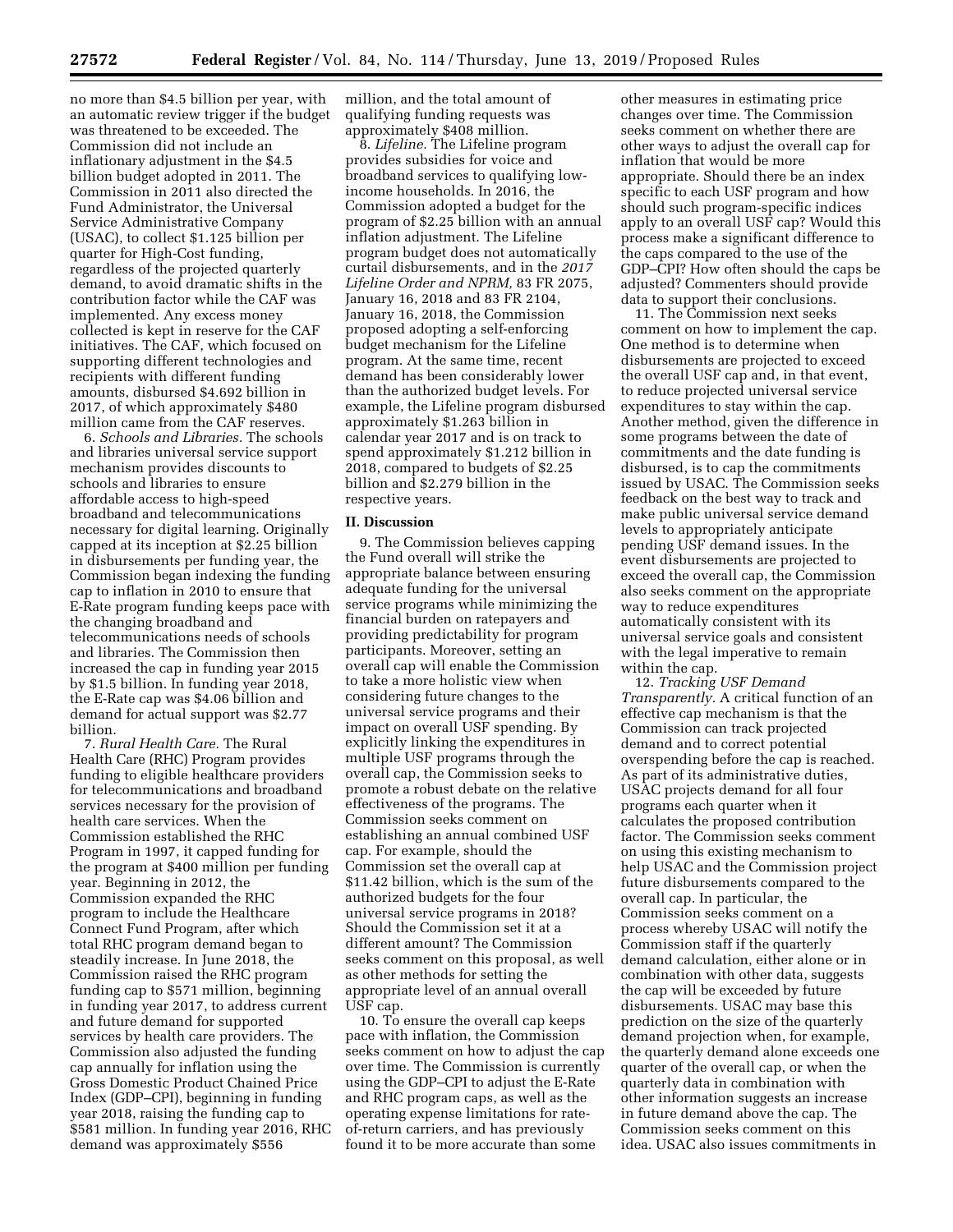some programs long before the funding is disbursed to recipients. Should the cap mechanism limit the commitments USAC makes or should it limit total disbursements? In determining the appropriate period of time over which to evaluate demand, should the Commission consider the annual cap exceeded over the course of any 12 month period or should the Commission evaluate the demand over the course of a calendar year? What about over the course of a funding year? Given the differences in administration of the four USF programs, are there issues with the timing of commitments and disbursements to consider when projecting demand? Should any administrative rules for any program(s) be modified to synchronize them and eliminate or mitigate any differences that would be problematic to measuring demand? What about any timing issues with respect to the mitigation measures the Commission would take to correct the projected overspending?

13. The Commission also seeks comment on extending its projections out further than one year to better anticipate potential spending over the cap. Limiting the Commission's forecasting to a single year could be insufficient to assess spending levels in future years, and the Commission would have a better opportunity to coursecorrect if it can evaluate demand over a more extended period of time. Should the Commission also adopt procedures to establish a five-year forecast for projected program disbursements? The Commission seeks comment on this idea. Is a five-year period appropriate or feasible? Should the Commission consider a different period of time?

14. As a first step towards greater transparency, the Commission next seeks comment on making these forecasts available to the public. USAC already makes public the quarterly demand projections and the Commission believes providing an extended forecast to the public would assist it in protecting the financial status of the Fund. Alternatively, the Commission seeks comment on making these forecasts available to state commissions. Sharing this forecast information would help to further the Commission's coordination with state commissions and allow states to continue to create complementary state universal support mechanisms. The Commission seeks comment on the best process for making these forecasts available to state commissions or the public.

15. Additionally, the Commission seeks comment on how to address forecasting miscalculations and the

potential impact on programs. For example, how would the Commission correct a scenario where projected demand is expected to exceed the cap, but actual disbursements do not hit the cap? Or in the alternative, how should the Commission correct a situation where actual commitments or disbursements exceed the cap, although the forecast did not anticipate an overage? How would the Commission handle a temporary or one-time budget increase that hits the overall cap during a specific period? USAC already has experience correcting its projections for each of the programs when actual disbursements differ from its projections. Each quarter, USAC typically makes a prior period adjustment in one or more of the programs to account for actual program demand and this adjustment affects the demand for the next quarter as well as the contribution factor. Would adopting a similar process work to help correct forecasting errors? How can the Commission use USAC's prior period adjustment to adjust for miscalculations? Would more frequent forecasting help to mitigate potential forecasting errors? What other difficulties should the Commission anticipate when forecasting demand and disbursements?

16. *Reduction Mechanisms.* Next, the Commission seeks comment on how to reduce expenditures if USAC projects that disbursements will exceed the overall USF cap. First, the Commission notes that the program rules for each of the four universal service programs will continue to govern those programs, and therefore existing spending constraints in place would prevent some, but not all, of the universal service programs from exceeding their caps. The overall cap could be exceeded due to rising demand, or a future Commission decision to increase funding for a program or to institute a new USF program without any corresponding increase in the overall cap. The Commission seeks comment on ideas to reduce expenditures as needed under each of these scenarios. Should these reductions take place when commitments are expected to exceed the caps or should they only take place when disbursements are projected to exceed the caps? What criteria should be used in prioritizing reductions of one program against reduction in another?

17. First, the Commission seeks comment on directing USAC and Commission staff to make administrative changes to reduce the size or amount of funding available to the individual program caps in an upcoming year if demand is projected to

exceed the overall cap. For instance, should the Commission consider limiting some or all of the automatic inflation increases in the programs? The Commission seeks comment on this idea and on directing the Wireline Competition Bureau, which oversees the Fund, or the Office of the Managing Director, which currently calculates the quarterly contribution factor, to carry it out. Are there other administrative changes the Commission should consider that could provide greater flexibility to allow USAC and the Commission to address this issue, such as using reserve or carry forward funds to offset potential spending over the cap?

18. Second, the Commission seeks comment on prioritizing the funding among the four universal service programs and other possible universal service pilots or programs if still necessary to expenditures where USAC projects that total disbursements will exceed the overall cap. Adopting clear prioritization rules and evaluating the tradeoffs associated with these funding decisions could make disbursements more specific and predictable. The Commission seeks comment on the best methods for prioritizing funding when faced with projected disbursements exceeding the overall cap. How should the Commission prioritize among the programs? For instance, should the Commission prioritize based on the cost-effectiveness of each program or the estimated improper payment rates? Should the Commission instead prioritize based on the types of services to be funded or by rurality of the recipient? The Commission also seeks comment on whether to consider limits to any demand reductions. Any prioritization will result in less funding available for one of the programs. In this instance, should there be a maximum amount that a program can be reduced, either as a percentage of its annual budget or a specific dollar amount? Should the Commission instead consider reducing each program's disbursements by the same amount, rather than prioritizing funding among the programs? Under such an approach, unexpected increases in demand in one program could affect the funding levels of other programs that have not experienced similar unexpected increases in demand. Is this a desirable outcome? Should any funding reduction mechanism distinguish between increased demand due to natural, and other, disasters and unexpected increases in demand due to other factors? How should the Commission account for future universal service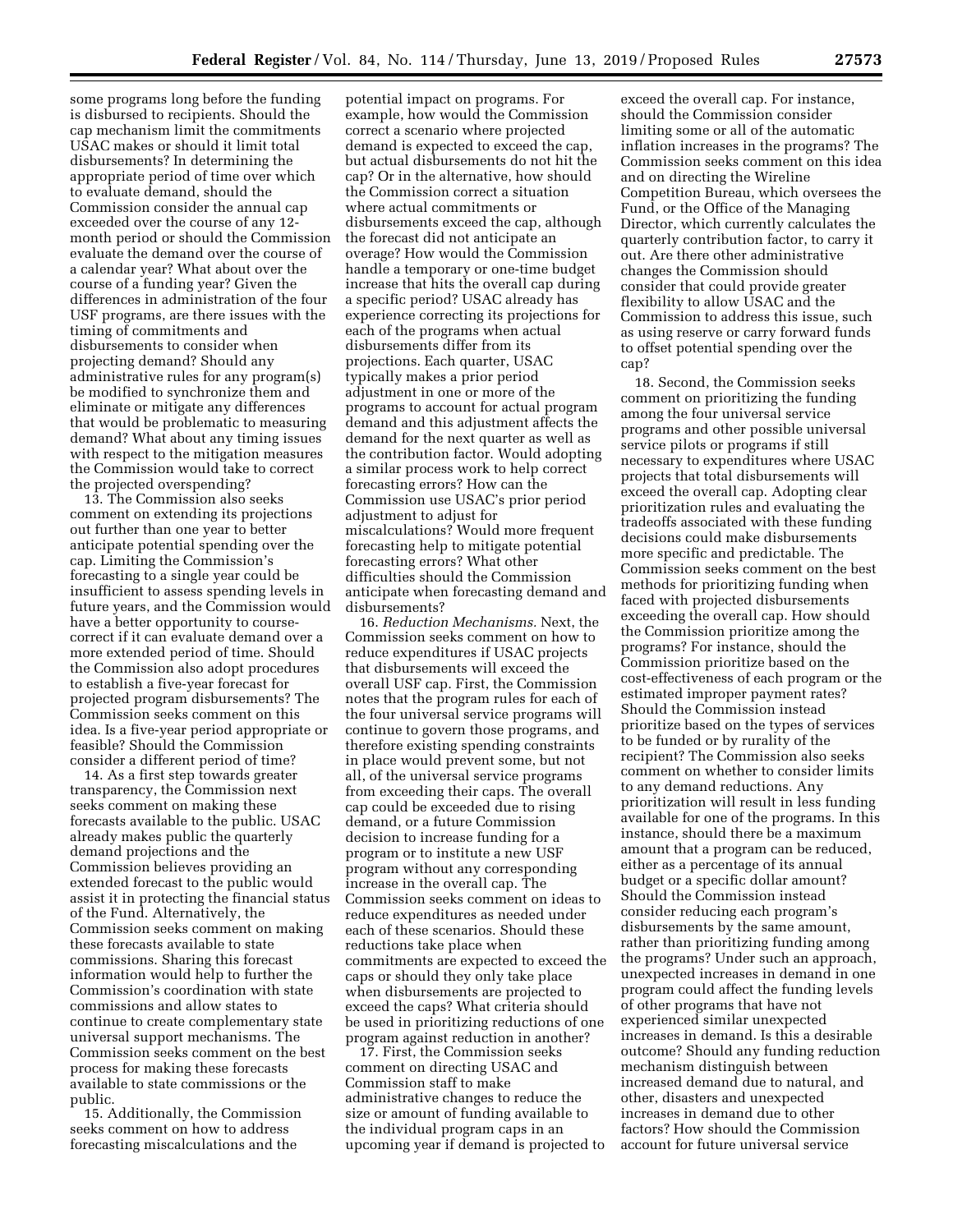expenditures that the Commission may create? In past years, the Commission has established pilot programs designed to test the use of universal service funding for new purposes and has also dedicated discrete amounts of funding for emergency purposes. How should those pilot program or emergency expenditures be prioritized in comparison to the existing programs for universal service funding? What other factors should the Commission consider when considering how best to prioritize funding among the programs?

19. Finally, the Commission seeks comment on how to account for additional duties or obligations that the Commission might create in other proceedings that potentially would cause projected expenditures to exceed the cap within the next five years. For example, if the Commission proposes to create a new USF program or allocate additional funding to a program, that action would not occur unless the Commission either: (a) Cuts spending elsewhere to keep projected spending below the cap or (b) raises the overall cap. The Commission seeks comment on this idea.

20. The Commission next seeks comment on possible changes to the budget structures of the individual universal service programs in order to establish a maximum level of universal service support that can be disbursed annually, thus limiting contribution burdens and providing predictability to contributors and ratepayers. First, the Commission seeks comment on other changes to any of the universal service program rules that would assist the Commission in its efforts to achieve a more holistic and coherent approach to universal service support. For instance, consistent with previously-proposed rule changes, would self-enforcing caps on each of the programs provide more predictability to universal service spending? Are there other changes that would better align the four programs to reduce duplicative work or simplify the administration of the overall cap?

21. Additionally, the Commission seeks comment on how best to balance program needs with the contribution burdens imposed on ratepayers. In particular, the Commission requests information and data related to the economic efficiency costs associated with increasing contributions above current levels. Estimating the benefits of these programs could allow the Commission to prioritize them by their cost effectiveness. Are there ways to compare effectiveness across the programs more holistically in order to measure program efficiency? How should the Commission balance the

benefits of the different programs with the costs of increased contributions by ratepayers? The Commission seeks concrete proposals that illustrate how program effectiveness would be measured and how it would affect the allocation of contributions between the individual programs. Weighing the costs of increased contributions against the estimated benefits of the programs could allow the Commission to better assess whether funds are allocated efficiently. The Commission seeks comment on this idea and encourages commenters to include data to support their conclusions.

22. The Commission also seeks comment on combining the E-Rate and RHC program caps. Schools, libraries, and healthcare facilities increasingly offer important community resources over their broadband networks. Combining the program caps may be justifiable given that both programs promote the use of advanced services to anchor institutions that have similar needs for high-quality broadband services. Additionally, many of these institutions often operate through consortia for the purpose of simplifying applications for program support and lowering the costs for participating members. In other USF proceedings, some stakeholders have asked the Commission to reexamine the rules to better harmonize the USF program rules. It is reasonable, therefore, to consider combining the caps to create additional implementation efficiencies and flexibility. However, is administrative simplicity a sufficient reason to combine the programs under a single cap? Does combining the caps promote efficient use of limited funds if the effectiveness of the two programs differ significantly?

23. The Commission seeks comment on the practical effect of combining the E-rate and Rural Health Care budgets. While the E-rate program has been substantially under its cap since its budget was increased to approximately \$4 billion per year indexed to inflation in 2014, there has been significant pressure on the Rural Health Care budget in recent years, and the Commission in 2018 increased the Rural Health Care budget to \$571 million indexed to inflation. Assuming current trends persist in future years, would a combined budget that allows support for participants in either program to come from a single fund improve the efficiency with which these programs could disburse funding? Would a combined budget effectively increase the budget on whichever program is closest to their cap?

24. Under this proposal, both the E-Rate and RHC programs would share a combined total cap of more than \$4.64 billion in funding year 2018 and as long as total demand for both programs did not exceed the combined cap, all funding requests for both programs would be approved. To ensure that each program has a predictable level of support, the Commission also proposes that if demand for either programs were to meet or exceed their individual program funding caps, each program would continue to be subject to its individual program cap and the existing program rules would apply. For example, if in funding year 2018 demand for E-Rate support exceeded the E-Rate cap and demand for RHC support also exceeded that program's existing cap, E-Rate requests would be prioritized according to current E-rate program rules, up to \$4.062 billion, and RHC requests would be subject to the proration rules in effect in RHC, up to \$581 million. The Commission also believes that rules pertaining to carrying funds forward, inflationary adjustments, prioritization, and proration would continue to apply within each of the individual programs. The Commission seeks comment on this proposal. Is there any downside to such a proposal? The Commission also seeks comment on the mechanics of how it would distribute funding under a combined, prioritization scheme.

#### **III. Procedural Matters**

### *A. Paperwork Reduction Act*

25. This document does not contain proposed information collection requirements subject to the Paperwork Reduction Act of 1995, Public Law 104– 13. In addition, therefore, it does not contain any proposed information collection burden for small business concerns with fewer than 25 employees, pursuant to the Small Business Paperwork Relief Act of 2002, Public Law 107–198, see 44 U.S.C. 3506(c)(4).

26. *Regulatory Flexibility Analysis.* As required by the Regulatory Flexibility Act of 1980, as amended (RFA), the Commission has prepared this Initial Regulatory Flexibility Analysis (IRFA) of the possible significant economic impact on a substantial number of small entities from the policies and rules proposed in this NPRM. The Commission requests written public comment on this IRFA. Comments must be identified as responses to the IRFA and must be filed by the deadlines for comments on the NPRM. The Commission will send a copy of the NPRM, including this IRFA, to the Chief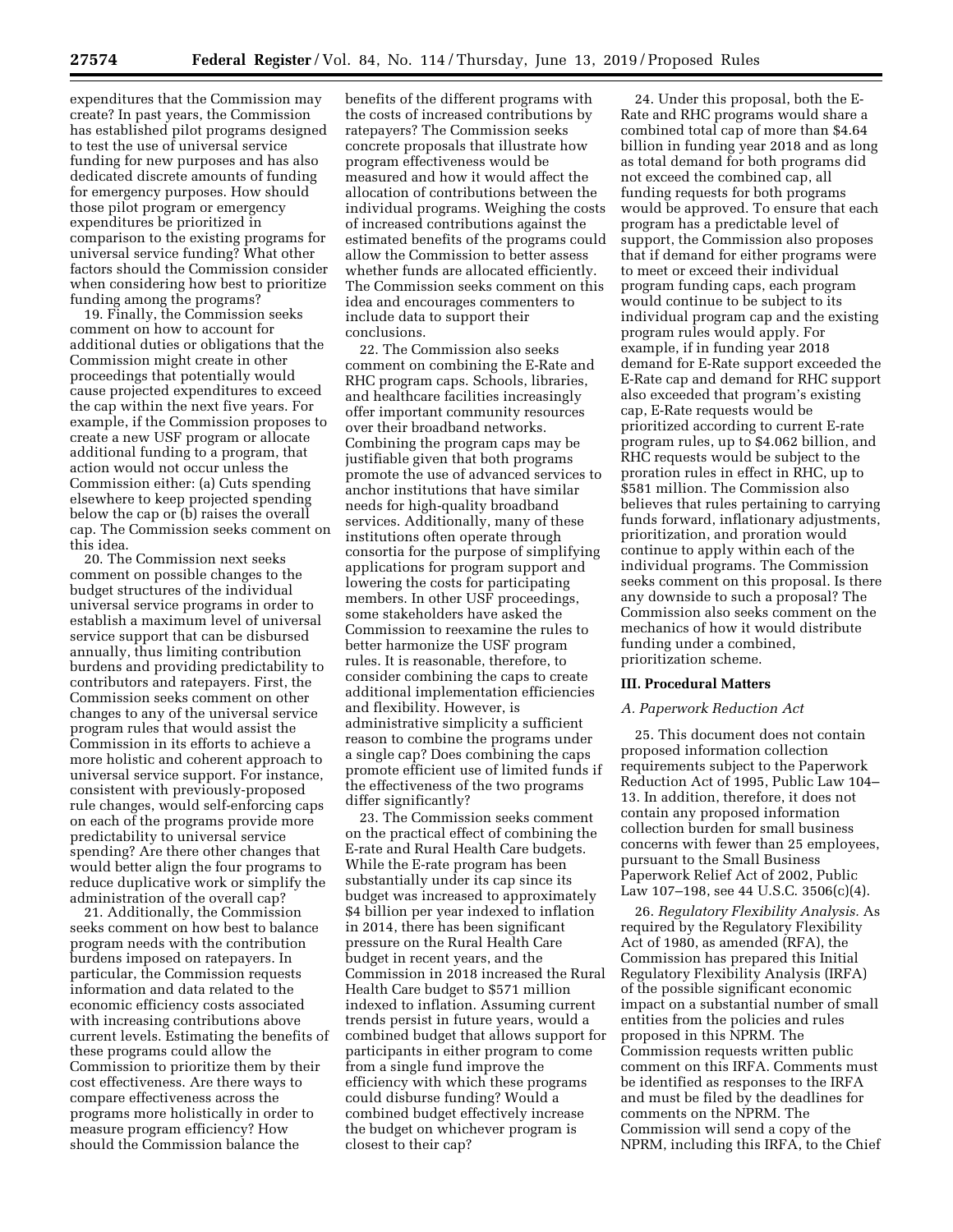Counsel for Advocacy of the Small Business Administration (SBA).

27. This NPRM seeks comment on a proposal to adopt an overall cap on the Fund and to combine the caps for the schools and libraries and Rural Health Care programs in an effort to promote efficiency, fairness, and sustainability. This action is taken consistent with the Commission's objective to preserve and advance universal service, together with its obligation to protect against program waste, fraud, and abuse, and to ensure that programs are funded appropriately. A cap will limit the overall contribution burden and will provide regulatory and financial certainty to both recipients of and contributors to the Fund, including small businesses.

28. The RFA directs agencies to provide a description of, and where feasible, an estimate of the number of small entities that may be affected by the proposed rules, if adopted. The RFA generally defines the term ''small entity'' as having the same meaning as the terms ''small business,'' ''small organization,'' and ''small governmental jurisdiction.'' In addition, the term ''small business'' has the same meaning as the term ''small-business concern'' under the Small Business Act. A smallbusiness concern'' is one which: (1) Is independently owned and operated; (2) is not dominant in its field of operation; and (3) satisfies any additional criteria established by the Small Business Administration (SBA).

29. The NPRM proposes changes to the Fund and the four universal service support mechanisms in order to promote efficiency, fairness, and sustainability. The proposals in this NPRM are directed at enabling the Commission to meet its goals and objectives for the Fund, to preserve and advance universal service, to meet its obligation to protect against Fund waste, and to ensure that the universal service programs are funded appropriately. The NPRM seeks comment on some potential changes that could increase economic burdens on small entities, as well as some potential changes that would decrease economic burdens on small entities.

30. *Contributions.* Universal Service support is funded by ratepayers and continuing to increase Fund expenditures unchecked risks an increased burden on consumers, including small businesses. Capping the Fund at \$11.42 billion overall will strike the appropriate balance between ensuring adequate funding for the universal service programs while minimizing the burdens placed on ratepayers, including small businesses, who contribute to the programs.

31. *Programmatic Changes.* The Commission does not expect that the proposed changes will result in disruption to the programs or services provided by the programs. However, it is possible that proposed budget reduction mechanisms, if necessary, could result in prioritization schemes or budgetary cuts that could impact program participants, including small businesses.

32. The RFA requires an agency to describe any significant alternatives that it has considered in reaching its proposed approach, which may include (among others) the following four alternatives: (1) The establishment of differing compliance or reporting requirements or timetables that take into account the resources available to small entities; (2) the clarification, consolidation, or simplification of compliance or reporting requirements under the rule for small entities; (3) the use of performance, rather than design, standards; and (4) an exemption from coverage of the rule, or any part thereof, for small entities. The Commission expects to consider all of these factors when it has received substantive comment from the public and potentially affected entities.

33. Largely, the proposals in the NPRM, if adopted, would have no impact on or would reduce the economic impact of current regulations on small entities. Certain proposals in this NPRM could have a positive economic impact on small entities; for instance, the Commission seeks comment on some changes to the budget structures of the four universal service programs in order to establish a maximum level of universal service support that can be collected. The Commission expects that this will provide predictability to contributors and ratepayers, including small entities. In addition to proposing the budget changes to the individual USF programs, the Commission proposes an overall USF budget cap as well as reduction mechanisms to correct a scenario when disbursements exceed or are projected to exceed the proposed overall USF budget. The Commission expects that an overall cap will help to reduce the contribution burden for all contributors, including small businesses. In the NPRM, the Commission seeks comment on the burden this change would create for carriers and will factor that into its decision.

34. More generally, the Commission expects to consider the economic impact on small entities, as identified in comments filed in response to the NPRM and this IRFA, in reaching its

final conclusions and taking action in this proceeding. The proposals and questions laid out in the NPRM were designed to ensure the Commission has a complete understanding of the benefits and potential burdens associated with the different actions and methods.

35. *Ex Parte Presentations.* The proceeding shall be treated as a ''permitbut-disclose'' proceeding in accordance with the Commission's *ex parte* rules. Persons making *ex parte* presentations must file a copy of any written presentation or a memorandum summarizing any oral presentation within two business days after the presentation (unless a different deadline applicable to the Sunshine period applies). Persons making oral *ex parte*  presentations are reminded that memoranda summarizing the presentation must (1) list all persons attending or otherwise participating in the meeting at which the *ex parte*  presentation was made, and (2) summarize all data presented and arguments made during the presentation. If the presentation consisted in whole or in part of the presentation of data or arguments already reflected in the presenter's written comments, memoranda or other filings in the proceeding, the presenter may provide citations to such data or arguments in his or her prior comments, memoranda, or other filings (specifying the relevant page and/or paragraph numbers where such data or arguments can be found) in lieu of summarizing them in the memorandum. Documents shown or given to Commission staff during *ex parte* meetings are deemed to be written *ex parte* presentations and must be filed consistent with § 1.1206(b). In proceedings governed by § 1.49(f) or for which the Commission has made available a method of electronic filing, written *ex parte*  presentations and memoranda summarizing oral *ex parte*  presentations, and all attachments thereto, must be filed through the electronic comment filing system available for that proceeding, and must be filed in their native format (*e.g.,* .doc, .xml, .ppt, searchable .pdf). Participants in this proceeding should familiarize themselves with the Commission's *ex parte* rules.

### **IV. Ordering Clauses**

36. Accordingly, *it is ordered* that, pursuant to the authority found in sections 1–5, 201–206, 214, 218–220, 251, 252, 254, 256, 303(r), 332, 403, and 405 of the Communications Act of 1934, as amended, 47 U.S.C. 151–155, 201– 206, 214, 218–220, 251, 252, 254, 256,